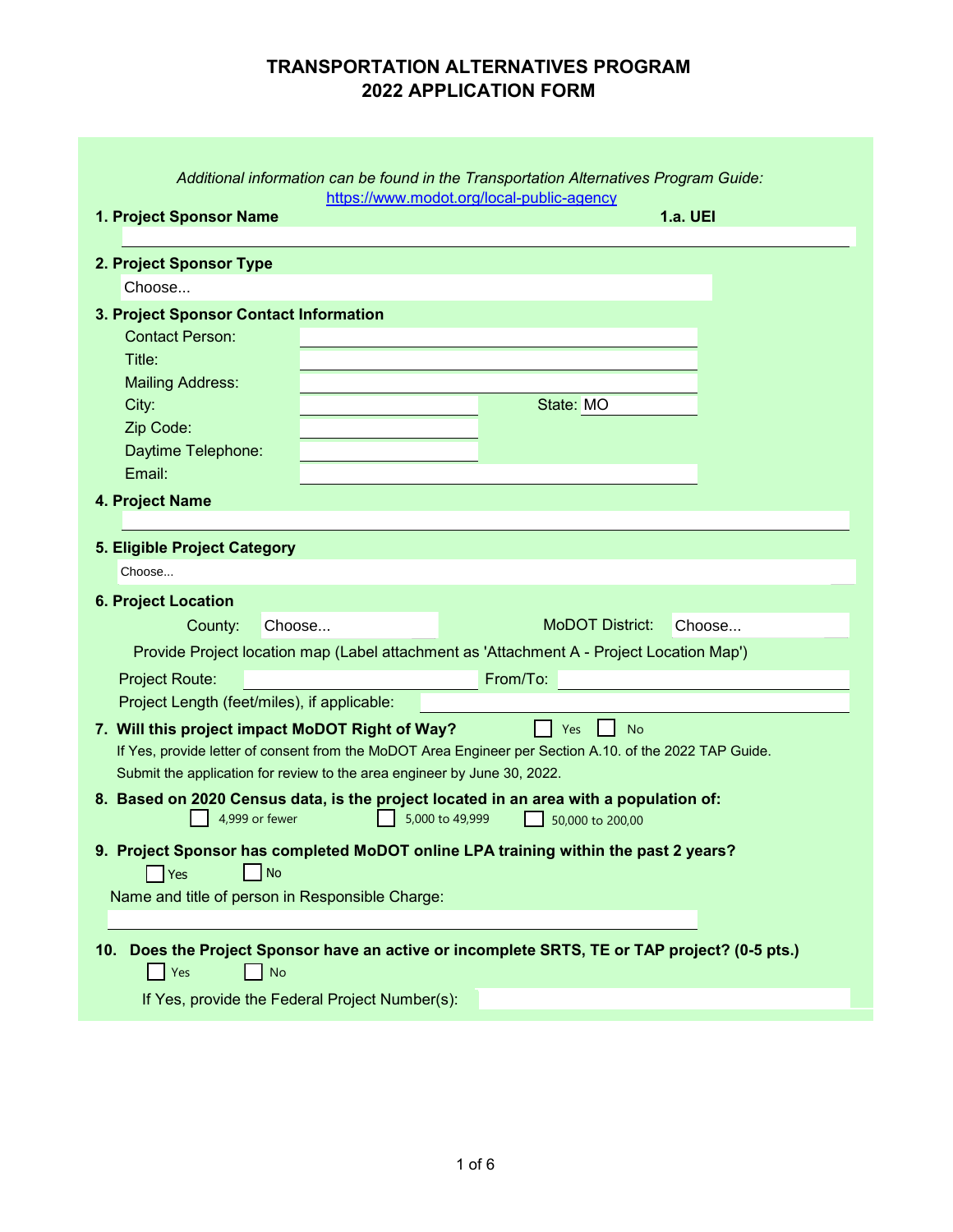**11. Project Description (0-45 pts.)** (Refer to Sec F of the 2022 TAP Guide, Limited to 3500 Characters with spaces)

## **Items 12 - 14 (0-5 pts.)**

| 12. Project Information (Location map showing project limits required) (No more than 10 pages) |  |
|------------------------------------------------------------------------------------------------|--|
| Directional Maps, Site Maps, and Photographs.                                                  |  |
| (Label Attachment as 'Attachment B - Project Information')                                     |  |

- **13. Official Project Sponsor Funding Resolution** (No more than 10 pages) *A Resolution is REQUIRED for application to be considered for award of funding.* (Label attachment as 'Attachment C - Certification of Funding and Support')
- **14. MPO / RPC Letter of Support (if applicable)** (No more than 10 pages) (Label attachment as 'Attachment D - MPO/RPC Letter of Support')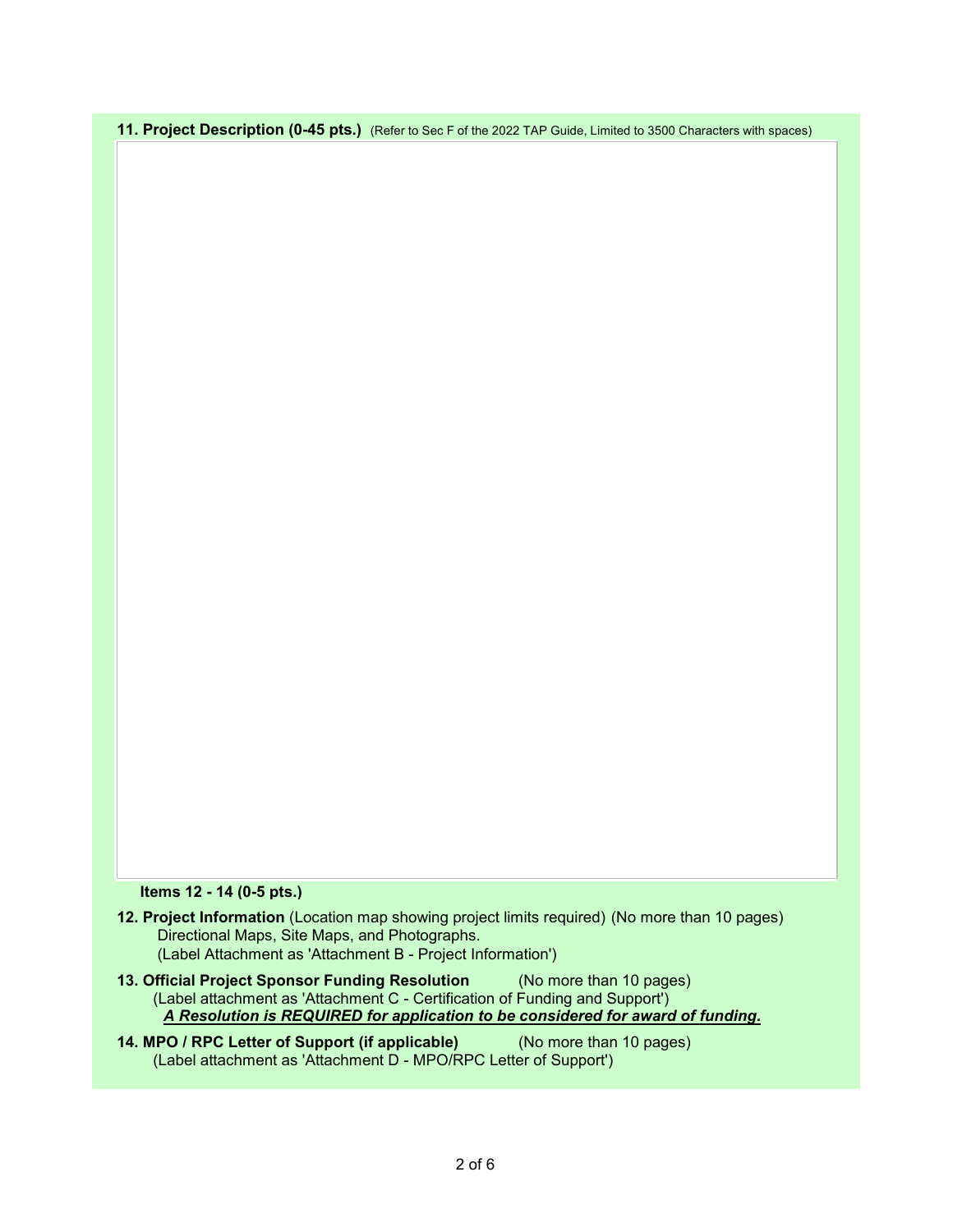| 15. Evidence of Public Involvement and Support (0-5 pts.)                                                                                                                                |
|------------------------------------------------------------------------------------------------------------------------------------------------------------------------------------------|
| Attach letters of support and other documentary evidence of public interest.<br>(Label attachments as 'Attachment E - Evidence of Public Involvement and Support')                       |
| (No more than 10 pages)                                                                                                                                                                  |
|                                                                                                                                                                                          |
| Provide evidence of public involvement summary, include dates and information about public<br>meetings and events held to discuss the project. (Limited to 1,640 Characters with spaces) |
|                                                                                                                                                                                          |
|                                                                                                                                                                                          |
|                                                                                                                                                                                          |
|                                                                                                                                                                                          |
|                                                                                                                                                                                          |
|                                                                                                                                                                                          |
|                                                                                                                                                                                          |
|                                                                                                                                                                                          |
|                                                                                                                                                                                          |
|                                                                                                                                                                                          |
|                                                                                                                                                                                          |
|                                                                                                                                                                                          |
|                                                                                                                                                                                          |
|                                                                                                                                                                                          |
|                                                                                                                                                                                          |
|                                                                                                                                                                                          |
|                                                                                                                                                                                          |
|                                                                                                                                                                                          |
|                                                                                                                                                                                          |
|                                                                                                                                                                                          |
|                                                                                                                                                                                          |
| 16. If submitting more than 1 TAP application, please rank the priority of this submittal.                                                                                               |
| (Examples: 1 of 1, 2 of 4, 1 of 3)<br>of                                                                                                                                                 |
| (No more than 10 pages)                                                                                                                                                                  |
| 17. Property Ownership and Acquisition Information<br>All proposals must provide documentation of the Sponsor's property rights by title of ownership,                                   |
| lease, or easement for all property within the project limits.                                                                                                                           |
| (Label attachments as 'Attachment F - Property Ownership and Acquisition Information')                                                                                                   |
| Is the property needed for the project already acquired?<br>Yes<br><b>No</b>                                                                                                             |
| If No - How will it be acquired?<br>If Yes - When was the property acquired and how?                                                                                                     |
|                                                                                                                                                                                          |
|                                                                                                                                                                                          |
|                                                                                                                                                                                          |
|                                                                                                                                                                                          |
| Was the property acquired in accordance with the Uniform Relocation Assistance and                                                                                                       |
| <b>Real Property Acquisition Act?</b><br>Yes<br><b>No</b>                                                                                                                                |
| 18. Will this project reconstruct existing infrastructure and/or address existing barriers                                                                                               |
| Yes<br>No<br>to access? Describe below. (0-10 pts.)                                                                                                                                      |
| If your entity has adopted an ADA Transition Plan, include as 'Attachment G - Transition Plan'.                                                                                          |
|                                                                                                                                                                                          |
|                                                                                                                                                                                          |
|                                                                                                                                                                                          |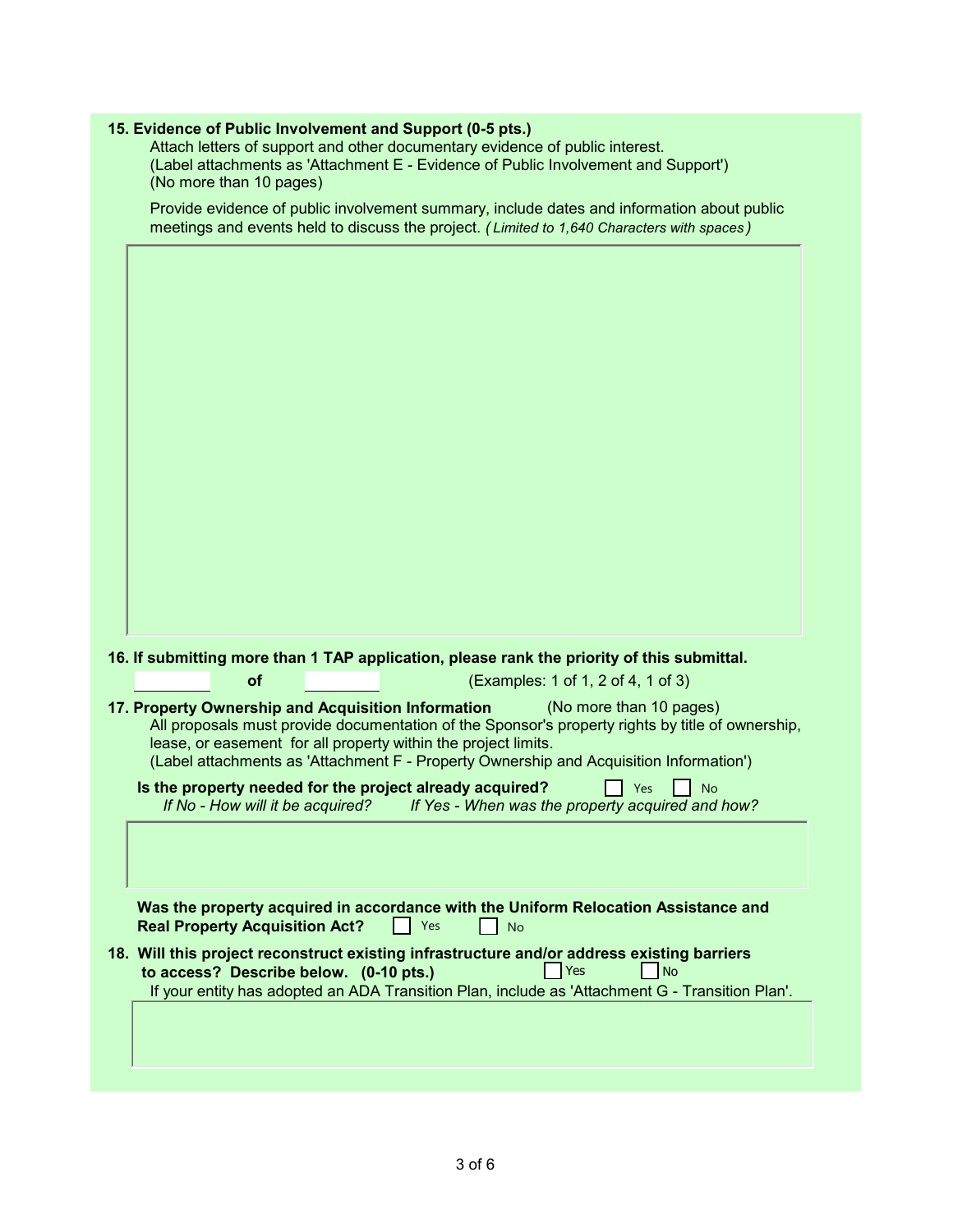| 19. Railroad Right of Entry Letter/Agreement (if applicable)<br>Projects proposing to encroach or cross railroad right of way, must include documentary evidence<br>from the railroad granting a right of entry or an executed encroachment agreement.<br>(Label attachment as 'Attachment H - Railroad Right of Entry Letter/Agreement') |                                                 |  |  |  |  |  |  |
|-------------------------------------------------------------------------------------------------------------------------------------------------------------------------------------------------------------------------------------------------------------------------------------------------------------------------------------------|-------------------------------------------------|--|--|--|--|--|--|
| 20. Project is implementing a recommendation from an adopted plan? (0-5 pts.)                                                                                                                                                                                                                                                             |                                                 |  |  |  |  |  |  |
| Yes<br>  No                                                                                                                                                                                                                                                                                                                               |                                                 |  |  |  |  |  |  |
| If the proposed project will construct facilities for bicycles and/or pedestrians, include documentary<br>evidence from the City or County stating that the project has been included in the entity's bicycle/<br>pedestrian plan, or the bicycle/pedestrian component of an adopted local or regional plan.                              |                                                 |  |  |  |  |  |  |
| (Label attachment as 'Attachment I - Local/Regional Plan')                                                                                                                                                                                                                                                                                |                                                 |  |  |  |  |  |  |
| 21. Project Implementation Schedule*<br>Estimate the amount of time it will take to complete the project from start to finish. Approximate<br>the time required for each activity. The activities can run concurrently causing the total time to be<br>different from the total of the activities. Consider time for, but not limited to: |                                                 |  |  |  |  |  |  |
| <b>Months</b><br><b>Planning Activities</b>                                                                                                                                                                                                                                                                                               |                                                 |  |  |  |  |  |  |
| (Executing contract, hiring consultant, planning, schematic and design, utility relocation, etc.)                                                                                                                                                                                                                                         |                                                 |  |  |  |  |  |  |
| <b>Environmental Clearance</b><br>(Assessments, possible mitigation for Hazardous Materials, permits, review by other agencies)                                                                                                                                                                                                           |                                                 |  |  |  |  |  |  |
| <b>ROW Acquisition</b>                                                                                                                                                                                                                                                                                                                    |                                                 |  |  |  |  |  |  |
| (Surveying, appraisals, title transfer, clearance, etc.)                                                                                                                                                                                                                                                                                  |                                                 |  |  |  |  |  |  |
| <b>Project Design and Plan Preparation of PS&amp;E Package</b><br>(Including PS&E Review by MoDOT District and other agencies.)                                                                                                                                                                                                           |                                                 |  |  |  |  |  |  |
| <b>Project Construction/Implementation</b><br>(Advertising/hiring contractor, demolition, construction, inspection, etc.)                                                                                                                                                                                                                 |                                                 |  |  |  |  |  |  |
| <b>Other</b>                                                                                                                                                                                                                                                                                                                              |                                                 |  |  |  |  |  |  |
| <b>Projected Time in Months</b><br>$(>= 23$ months)                                                                                                                                                                                                                                                                                       |                                                 |  |  |  |  |  |  |
|                                                                                                                                                                                                                                                                                                                                           |                                                 |  |  |  |  |  |  |
| *Per Reasonable Progress Policy, construction contract must be awarded within 23 months of funding allocation                                                                                                                                                                                                                             |                                                 |  |  |  |  |  |  |
| 22. Maintenance and Operations (0-5 pts.)                                                                                                                                                                                                                                                                                                 |                                                 |  |  |  |  |  |  |
| Identify all parties responsible for short and long term maintenance and operation.                                                                                                                                                                                                                                                       |                                                 |  |  |  |  |  |  |
|                                                                                                                                                                                                                                                                                                                                           |                                                 |  |  |  |  |  |  |
| Will sponsor be able to maintain improvements for a minimum of 25 years?<br>Yes<br><b>No</b>                                                                                                                                                                                                                                              |                                                 |  |  |  |  |  |  |
| Estimate all maintenance and operations costs for the project below. (yearly basis)                                                                                                                                                                                                                                                       |                                                 |  |  |  |  |  |  |
| <b>Maintenance Task</b>                                                                                                                                                                                                                                                                                                                   | <b>Annual Cost</b><br><b>Task Cost</b><br>Freq. |  |  |  |  |  |  |
|                                                                                                                                                                                                                                                                                                                                           | \$0.00                                          |  |  |  |  |  |  |
|                                                                                                                                                                                                                                                                                                                                           | \$0.00                                          |  |  |  |  |  |  |
|                                                                                                                                                                                                                                                                                                                                           | \$0.00                                          |  |  |  |  |  |  |
|                                                                                                                                                                                                                                                                                                                                           | \$0.00                                          |  |  |  |  |  |  |
|                                                                                                                                                                                                                                                                                                                                           | \$0.00<br>\$0.00                                |  |  |  |  |  |  |
|                                                                                                                                                                                                                                                                                                                                           | <b>TOTAL</b><br>\$0.00                          |  |  |  |  |  |  |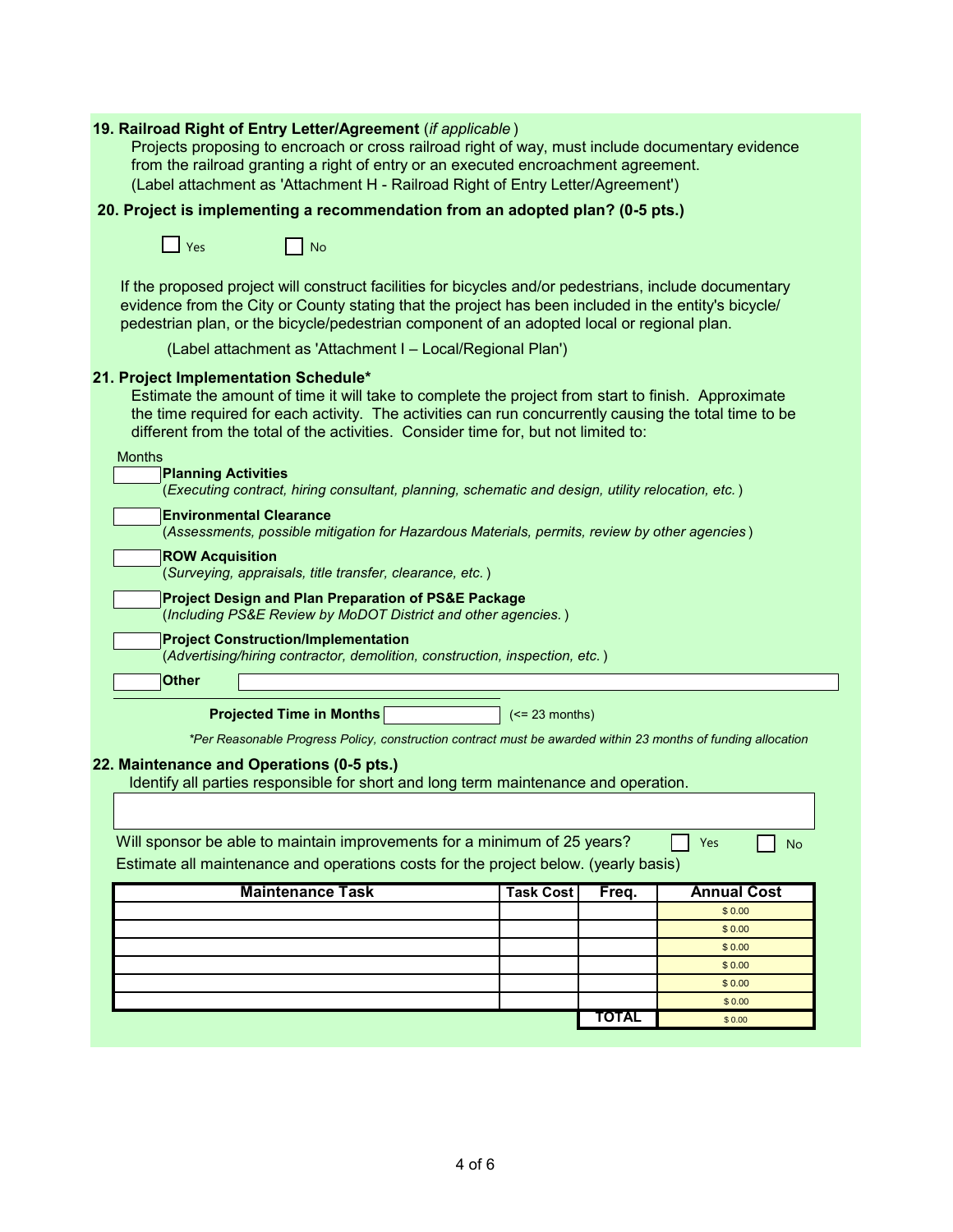**24. Itemized Budget (0-15 pts.)** (Label Attachment as 'Attachment J - Itemized Budget')

## **Example of Itemized Construction Cost Estimate:**

| Item No.          | <b>Description</b>                                                          | Unit           | Quantity | <b>Unit Price</b>          |     | Amount     |
|-------------------|-----------------------------------------------------------------------------|----------------|----------|----------------------------|-----|------------|
| 202-20.10         | REMOVAL OF IMPROVEMENTS                                                     | LS.            |          | 25,000.00                  |     | 25,000.00  |
| 207-10.00         | LINEAR GRADING - CLASS 2                                                    | <b>STA</b>     | 25.0     | 780.00                     |     | 19,500.00  |
| 304-05.04         | TYPE 5 AGGREGATE FOR BASE (4 IN: THICK)                                     | SY             | 4.537    | $8.00$ $\sqrt{5}$          |     | 36,298.00  |
| 608-10.12         | TRUNCATED DOMES                                                             | SF             | 471.0    | 30.00                      |     | 14,130.00  |
| 608-60.04         | CONCRETE SIDEWALK, 4 IN.                                                    | SY             | 2.227    | 50.00                      |     | 111,350.00 |
| 608-99.05A        | Arrow 8 IN<br>CONCRETE DRIVEWAY ENT                                         | SY             | 1,491    | $70.00$ $\frac{1}{5}$      |     | 104,370.00 |
| <b>608-99.06B</b> | ER U-CHANN<br>REINFORCED CONCRETE (                                         | SY             | 84       | 140.00                     |     | 11,760.00  |
| 609-10.52         | CURB AND GUTTER TYPE B                                                      | LF             | 1.889    | 23.00                      |     | 43,447.00  |
| 614-99.02A        | <b>DROP INLET</b>                                                           | EA             |          | 3,500.00                   |     | 3,500.00   |
| 614-99.02B        | <b>COMBINATION GRATE INLET</b>                                              | EA             | 2        | 5,000.00                   |     | 10,000.00  |
| 614-99.02C        | ADJUST EXISTING STORM GRATE                                                 | EA             | 8        | 500.00                     | Ιš  | 3,000.00   |
| 616-10.05         | <b>CONSTRUCTION SIGNS</b>                                                   | ÷<br>SF        | 114      | 15.00                      | l s | 1,710.00   |
| 616-10-25         | CHANNELIZER (TRIM-LINE)                                                     | EA             | 40       | 25.00                      |     | 1,000.00   |
| 616-10.30         | TYPE III MOVEABLE BARRICADE                                                 | EA             | 8        | 175.00 \$                  |     | 1,400.00   |
| 618-10.00         | MOBILIZATION                                                                | LS <sup></sup> |          | 23.841.96                  | Ιs  | 23,841.96  |
| 626-50.15         | PREFORMED THERMOPLASTIC PAVEMENT MARKING. 24 IN WHITE                       | ΙF             | 160      | 25.00                      |     | 4,000.00   |
| 620-00.36         | PREFORMED THERMOPLASTIC PAVEMENT MARKING, 30 IN WHITE MIDBLOCK              | EA.            | 20       | 240.00                     | Ιŝ  | 4,800.00   |
| 620-00.42         | PREFORMED THERMOPLASTIC PAVEMENT MARKING. 12 IN WHITE. YIELD LINE TRIANGLES | EA             | 26       | 65.00                      |     | 1,625.00   |
| 805-99.19         | <b>SEEDING &amp; MULCH</b>                                                  | AC             | 0.20     | 12,500.00                  |     | 2,500.00   |
| <b>SOC-10.07A</b> | <b>CURB INLET CHECK</b>                                                     | EA             | 10       | 110.00                     |     | 1,100.00   |
| 903-50.04A        | SH-FLAT SHEET (PERMANENT SIGNING)                                           | SF             | 36       | 40.00                      |     | 1,440.00   |
|                   |                                                                             |                |          | <b>Base Bid</b> \$         |     | 425,769.96 |
|                   |                                                                             |                |          |                            |     |            |
|                   |                                                                             |                |          | <b>Total Estimate   \$</b> |     | 425,769.96 |
|                   |                                                                             |                |          |                            |     |            |

5 of 6